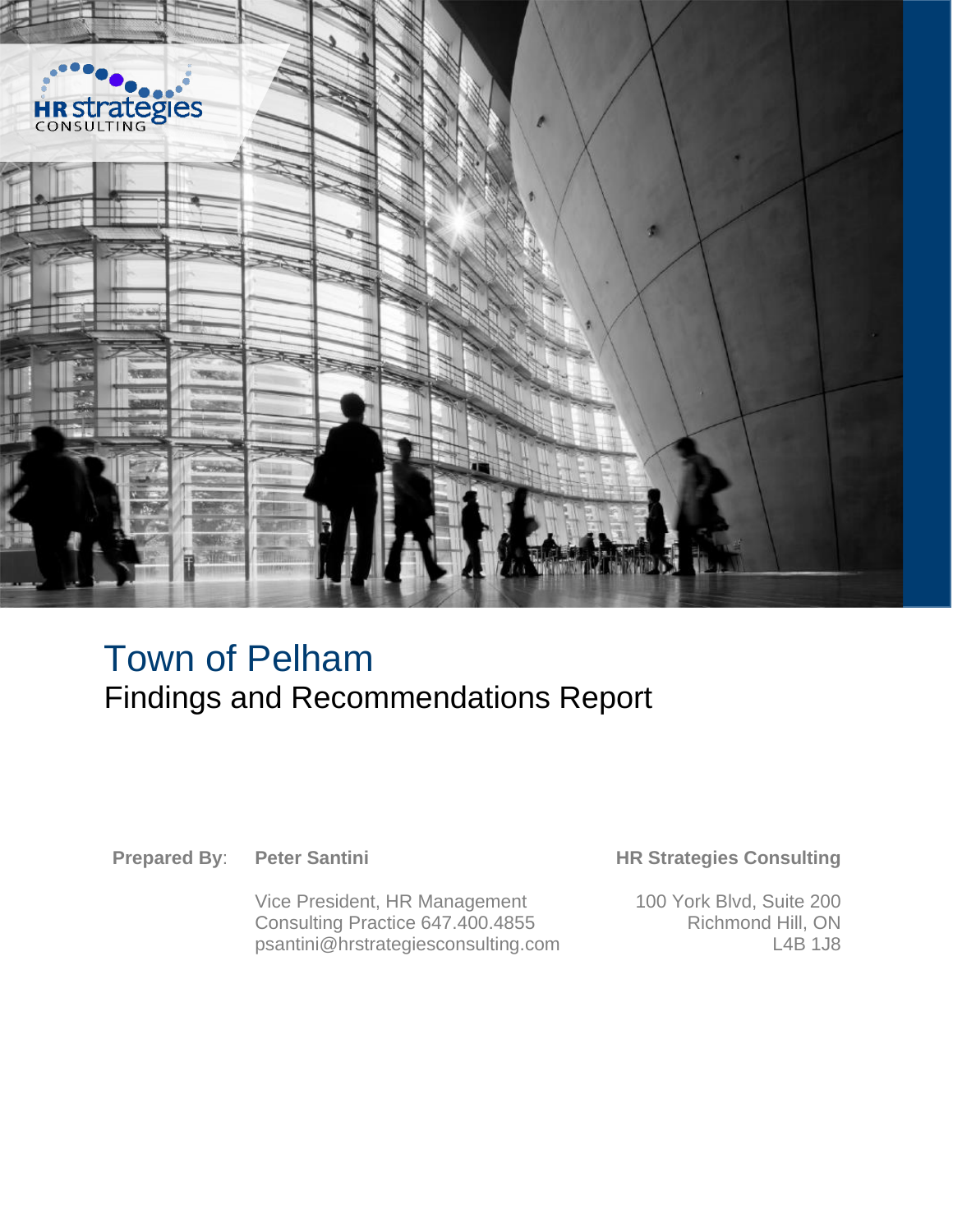

## TABLE OF CONTENTS

| Costs for a combined Performance Management and Core HR Solution  6 |  |
|---------------------------------------------------------------------|--|
|                                                                     |  |
|                                                                     |  |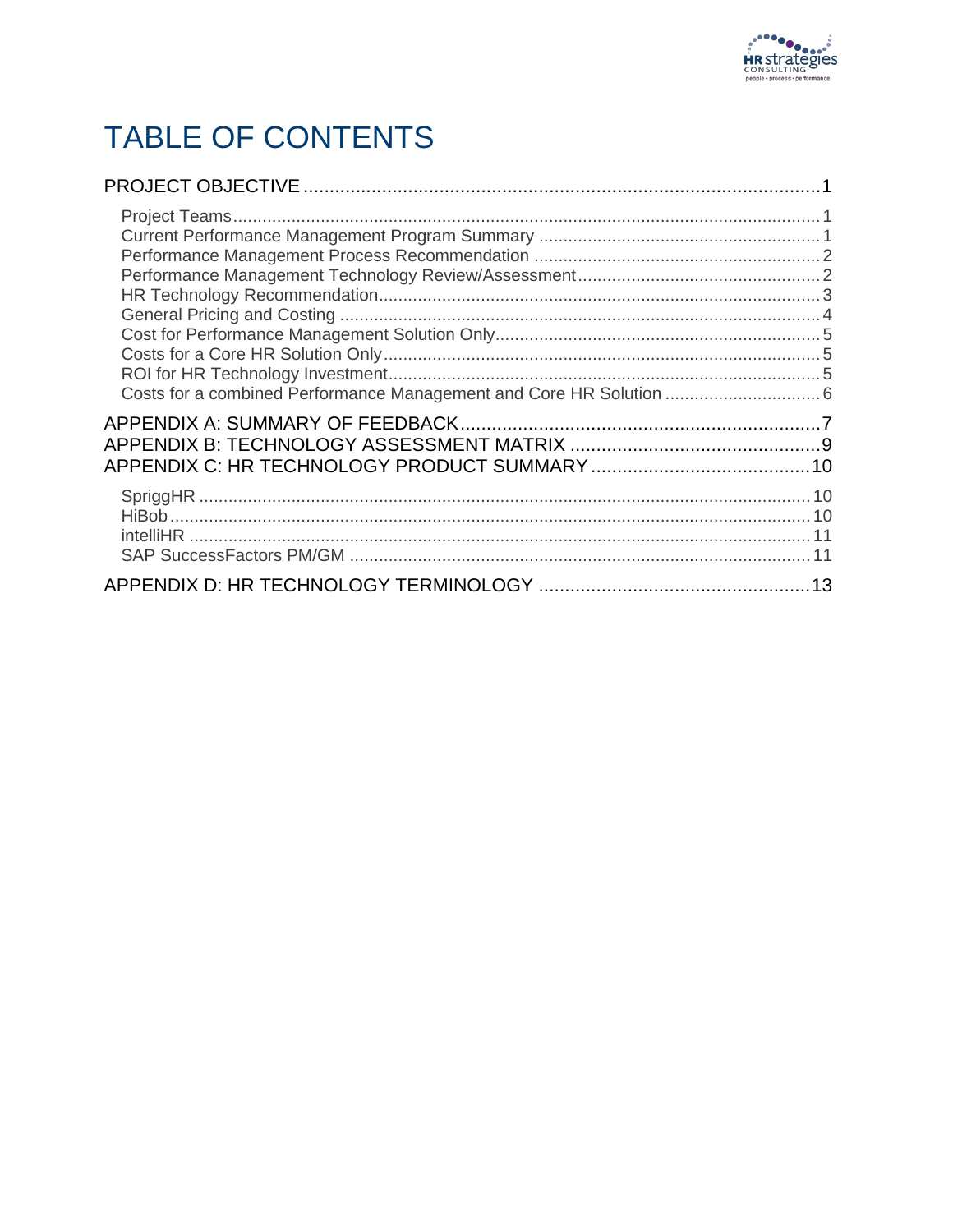

## <span id="page-2-0"></span>**PROJECT OBJECTIVE**

HRSC has partnered with the Town of Pelham to conduct an external review and assessment of the Town's current Performance Management system and provide a recommendation to implement a new technology-based Performance Management Process and Tool. In addition, the Town also asked HRSC to provide some consultation and direction on a future HRIS tool for the Town.

#### <span id="page-2-1"></span>**Project Teams**

#### **HRSC Project Members**

- Peter Santini Client Engagement Manager
- Eric Verbonac Project Manager
- Lesley Dalzell Senior HR Consultant

#### **Town of Pelham Project Team Members**

- Brianna Langohr HR/H&S Co-Ordinator
- Teresa Quinlin-Murphy Director, Corporate Services & Treasurer
- Mike Guglielmi Information Technology Manager

#### **Key Review/Analysis Activities:**

- Review of all relevant documentation of policies and procedures
- Discovery sessions and/or interviews with key resources
- Review of current business/HR technology being used by the Town
- Review and assessment of potential Performance Management/HRIS Technology Products

#### <span id="page-2-2"></span>**Current Performance Management Program Summary**

Currently the Town has two manual or paper-based performance management processes in place. One for staff and one for Senior Leadership. Fundamentally both processes are similar in that the processes are based on measuring employee performance through goals and competencies. Although the current process is manual and time consuming, the Town's performance management system aligns with many current "best practices" in performance management. The current system is well understood and accepted by staff and management.

[Appendix "A"](#page-8-0) provides a summary of feedback from interviews conducted with a cross section of staff and management. HRSC interviewed a total of seven (7) Town of Pelham staff. Management and employee representatives.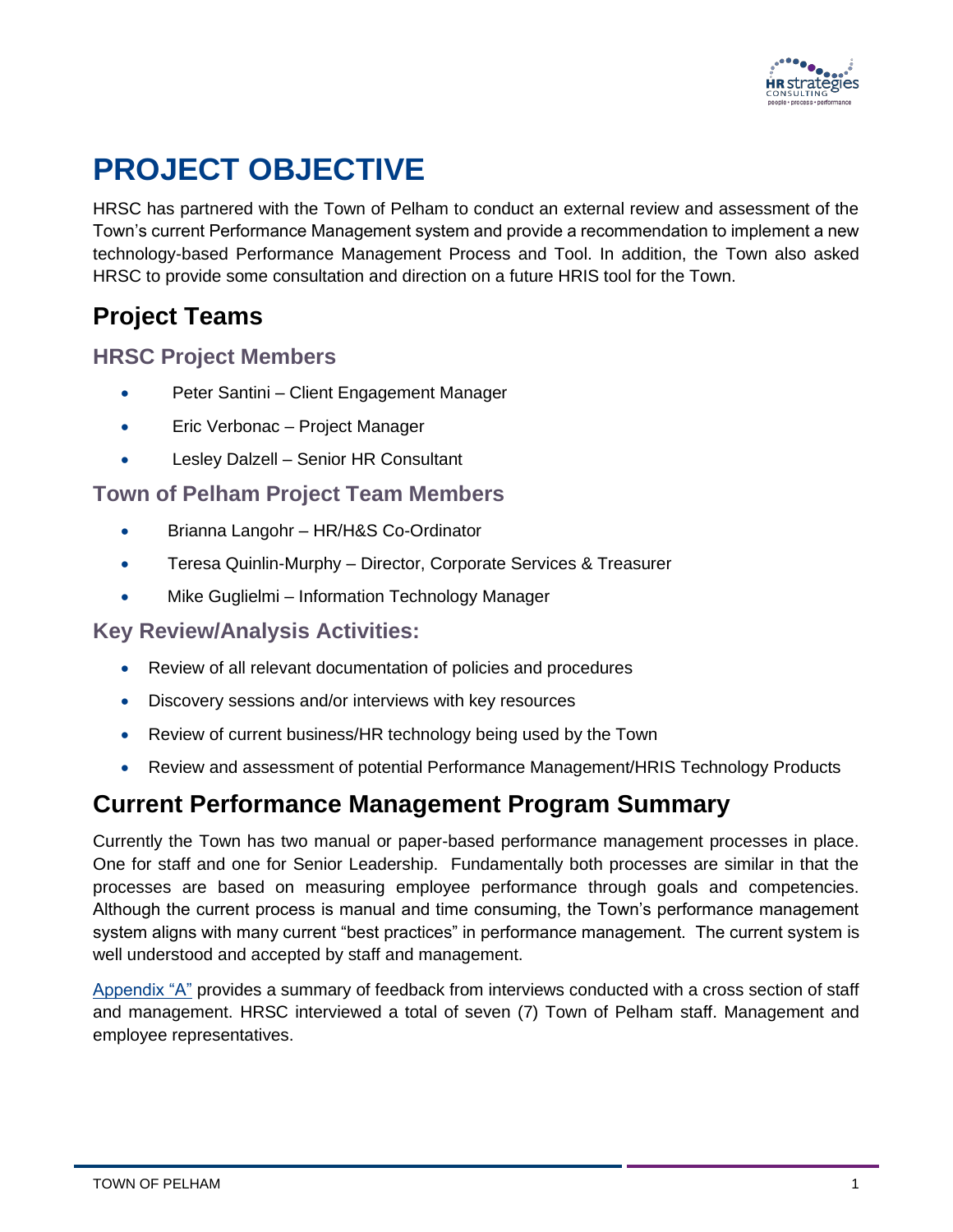

#### <span id="page-3-0"></span>**Performance Management Process Recommendation**

HRSC recommends that the Town maintain its current Performance Management processes. Although any on-line solution will enable the Town to manage multiple performance management processes (a different performance form, rating, union, non-union for different employee groups), HRSC recommends that the Town, taking into account the similarities of the two current processes, the size of the employee population and current level of awareness and understanding of the two processes in place, consider adopting the SLT Performance Management process for all employee groups. Moving to one Performance Management process is simpler to administer, easier to measure performance consistently across the organization (same ratings) and leads to a greater alignment between organizational goals and individual goals.

#### <span id="page-3-1"></span>**Performance Management Technology Review/Assessment**

HRSC conducted a preliminary review and assessment of a number of potential Performance Management Technology products that would meet the current and future needs for the Town of Pelham.

To ensure our assessment process would provide the Town with a product/tool that would meet its current needs as well as its future needs, we worked with the Town's project team to develop a Technology Rating Matrix.

The Technology Rating Matrix focused on these key measurement areas:

- 1. Usability
- 2. Functionality
- 3. Alignment to Client Road Map
- 4. Maintenance/Administration of Tool
- 5. Security of Information
- 6. Cost

HRSC initially reviewed eight (8) potential Performance Management technology products for the Town. That initial review resulted in the selection of four (4) short listed products. HRSC arranged product demonstrations with the short-listed organizations and HRSC then ranked/rated these products using the Matrix. The four products reviewed and rated are:

- 1. SpriggHR
- 2. HiBob
- 3. Success Factors PMGM
- 4. IntelliHR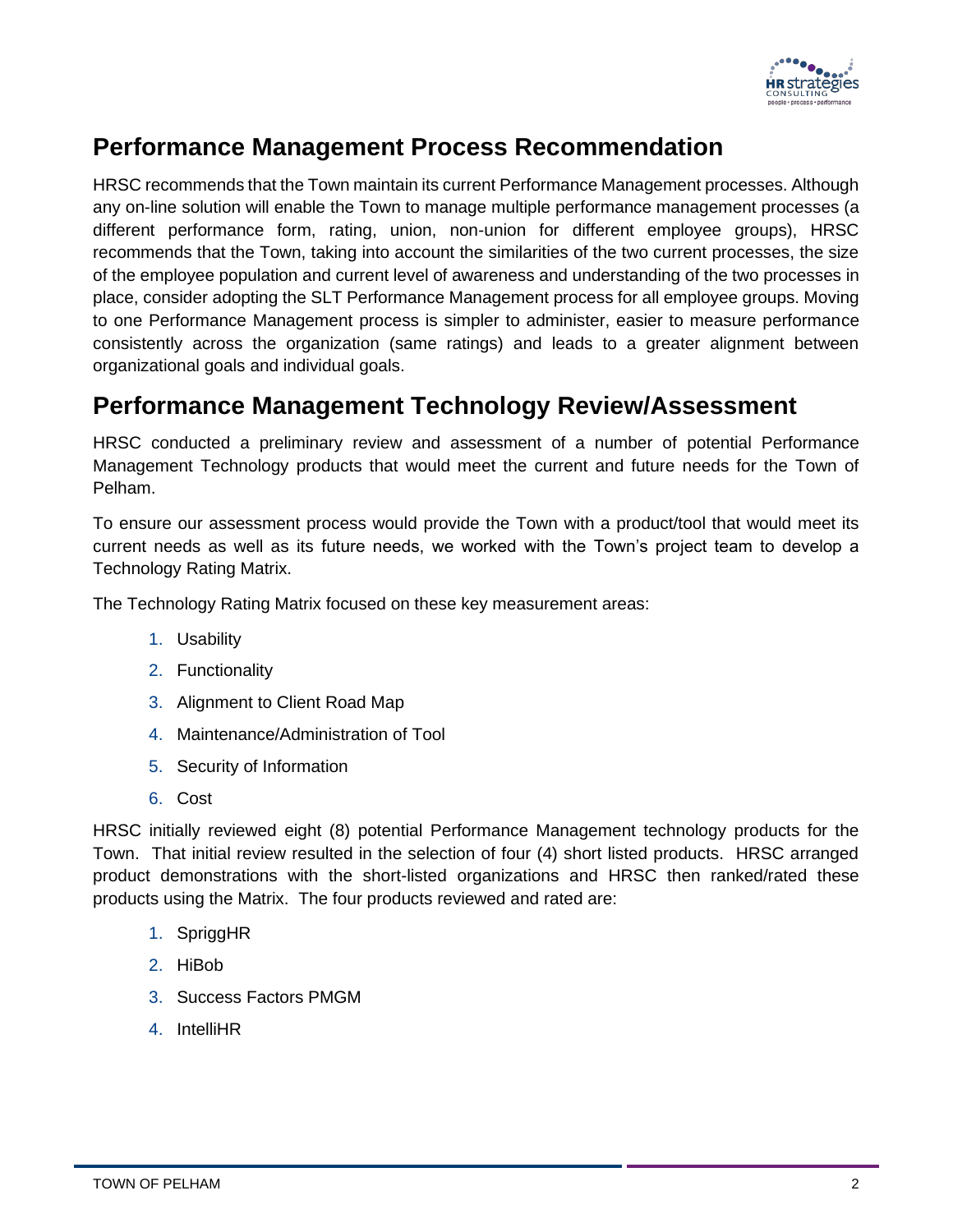

To provide the Town with a broad view of the types of technology that is available, HRSC selected potential tools that represent a diverse cross section from entry level solutions to top tier solutions.

In addition, HRSC also selected potential products that could be integrated with an HRIS tool in the future or was part of a "module" of a full suite of a HR Technology solution.

[Appendix "B"](#page-10-0) shows the full Technology Assessment Matrix and the results of HRSC's assessment/ratings of the four tools reviewed.

#### <span id="page-4-0"></span>**HR Technology Recommendation**

HRSC understands and acknowledges that the Town of Pelham must follow a prescribed procurement process once the Town initiates the process to purchase a Performance Management tool, and therefore our recommendation on any specific product or tool can only be viewed with that perspective in mind.

HRSC recommends that the Town of Pelham initiates a procurement process to find and select an electronic based Performance Management tool. If the Town's procurement practice allows for an "invitation" based or "pre-selected" selection process, HRSC suggests that the Town issue an invitation to the four organizations representing the products assessed and reviewed by HRSC. As HRSC has conducted a moderately detailed review and analysis of these products, effectively narrowed down the appropriate options for the Town to review, this would expedite the Town's timeline to select and implement a tool.

HRSC would rank the four selected short-listed products in the following order:

- 1. Hibob (Performance & Core HR)
- 2. SpriggHR (Performance)
- 3. Success Factors, PMGM (Performance & Core HR)
- 4. IntelliHR (Performance & Core HR)

All four of these tools would meet the Town's current and future HR Technology needs. Three of the four products reviewed, can provide the Town with both a Performance Management tool and a Core HR Tool (Hibob, Success Factors and IntlliHR) within the same technology platform. SpriggHR is predominately a Performance Management tool with some basic employee data capabilities, however SpriggHR is able to integrate with any Core HR tool platform in the marketplace. These products have very similar Performance Management capabilities and are very comparable in terms of pricing and costs. However, we believe that once a formal procurement process has been completed, the Town may likely be able to negotiate more favourable terms.

In terms of pricing/costs, we have ranked the four products as follows:

- 1. SpriggHR
- 2. Hibob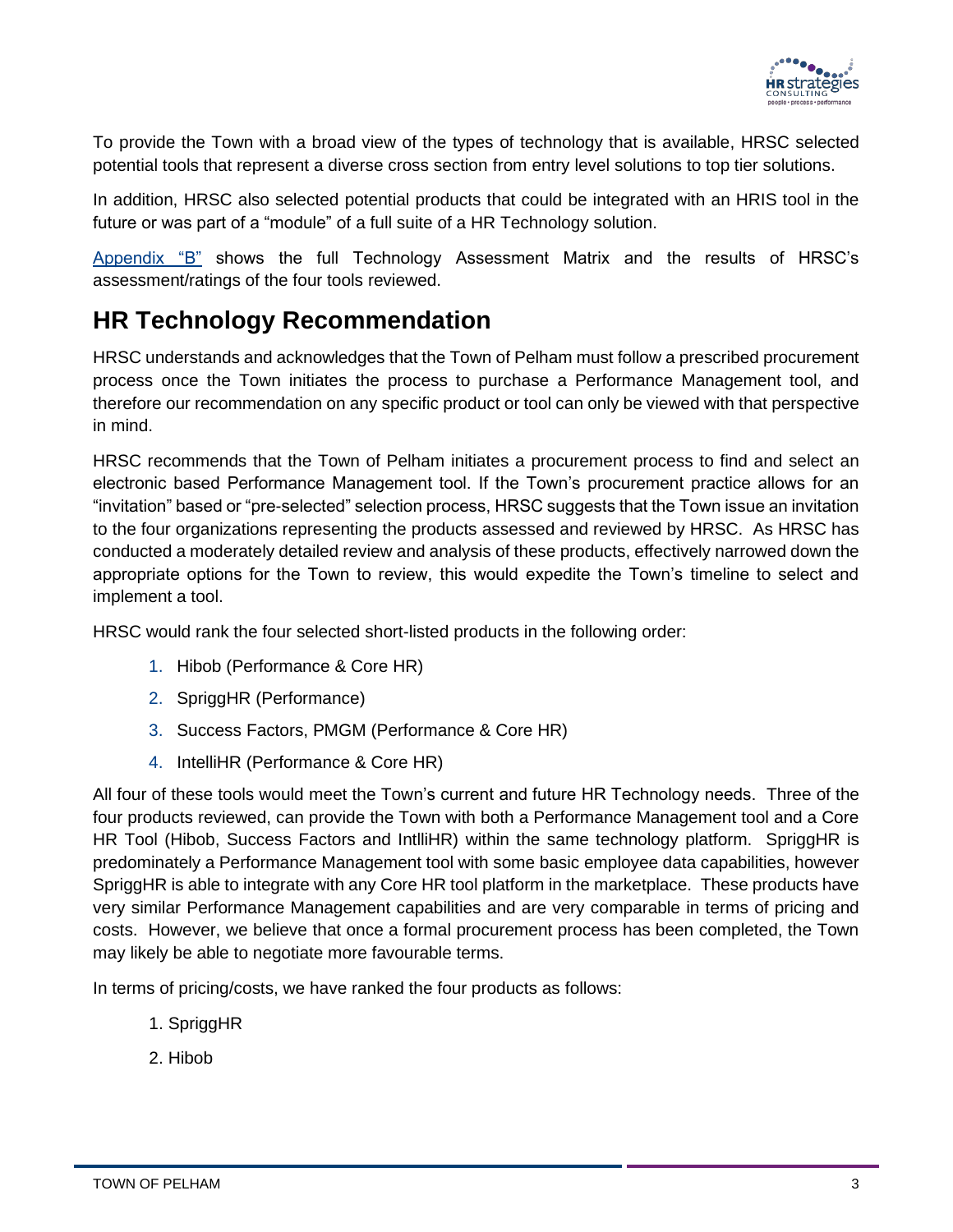

- 3. IntelliHR
- 4. Success Factors, PMGM

[Appendix "C"](#page-10-0) provides a product summary for all four rated solutions.

### <span id="page-5-0"></span>**General Pricing and Costing**

HR solutions are offered at several different price points. Price points are determined by the features used and additional services, such as integrations. Features and services that can impact pricing are:

- Additional features like recruiting, onboarding, time and attendance, scheduling, learning, etc.
- Integration with existing business solutions within and outside of HR (Payroll, Finance, Operations).
- Add-on services such as continued support, training, and customer success.
- One-time fees for setup and implementation.

HR solution vendors also have various pricing structures, depending on how their platforms are designed. The most common pricing models are:

- Pay Per Employee Per Month: You pay a monthly fee for each employee in your organization.
- Pay Per User Per Month: You pay a monthly fee for administrative users of the software, not all employees. Just make sure when a solution vendor says "users" they really don't mean "all employees."
- One-Time Payment: You pay a large lump sum up front based on the features you need or sometimes based on company size.

The size of your company and system features may determine which pricing structure you end up using.

Based on our preliminary discussions, followed by our short-list Performance Management Technology review, our preliminary estimated expenses related to the implementation and operation a Performance Management Solution and a Core HR HRIS Solution have been validated.

The following chart provides an overview of the potential costs the Town would incur to implement one or a combination of these solutions.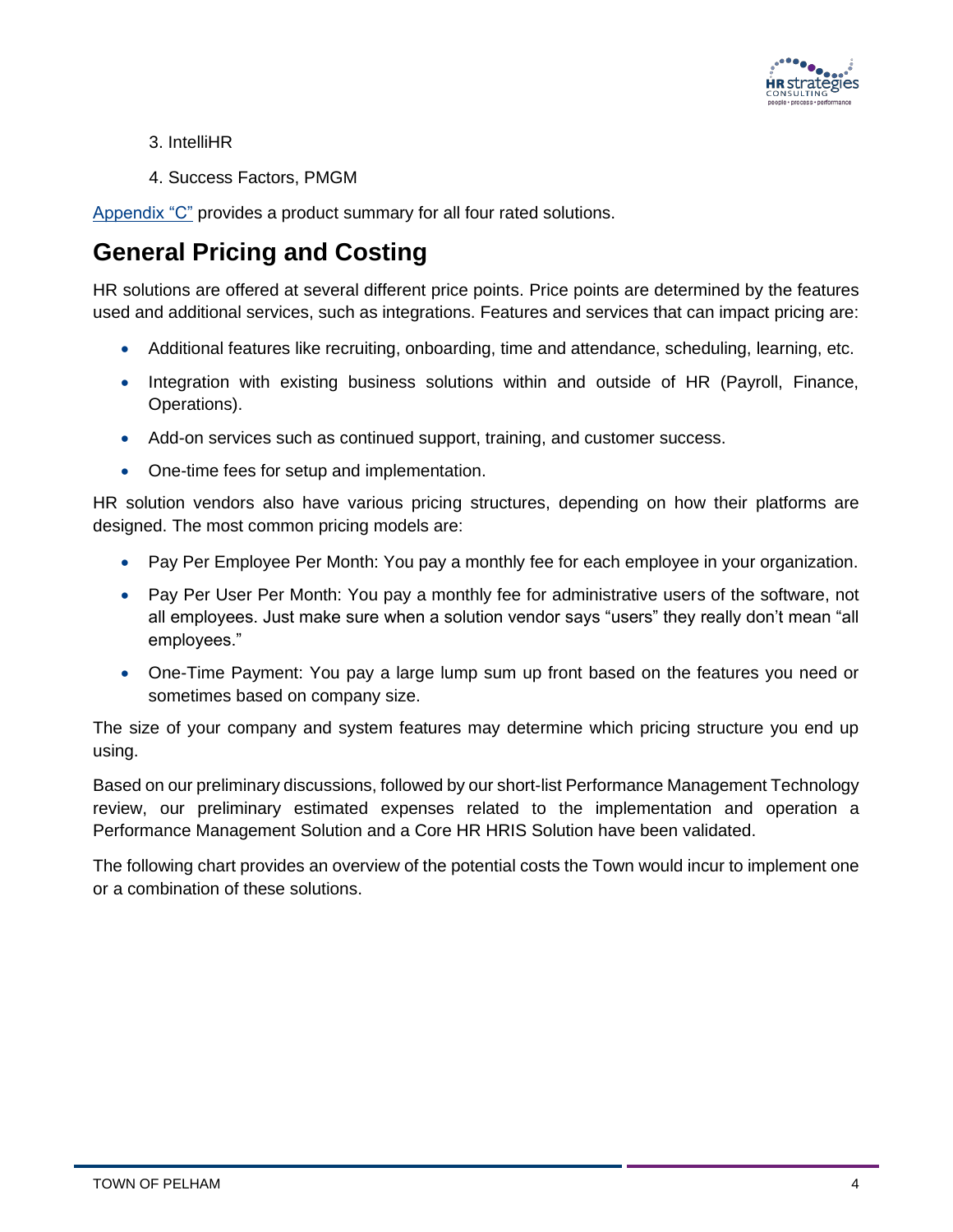

#### <span id="page-6-0"></span>**Cost for Performance Management Solution Only**

| <b>Solution</b><br>Category | <b>Annual Licensing</b><br>Fee Range (per<br>employee per<br>month) |         | <b>One-Time</b><br><b>Implementation/Set-Up</b><br><b>Fees</b> |             | <b>One-Time Additional</b><br>Fees<br>(Integrations/Additional<br><b>Training/Unique</b><br><b>Configurations)</b> |            |  |
|-----------------------------|---------------------------------------------------------------------|---------|----------------------------------------------------------------|-------------|--------------------------------------------------------------------------------------------------------------------|------------|--|
|                             | Minimum                                                             | Maximum | Minimum                                                        | Maximum     | Minimum                                                                                                            | Maximum    |  |
| <b>Top Tier</b>             | \$4.00                                                              | \$6.00  | \$15,000.00                                                    | \$20,000.00 | \$5,000.00                                                                                                         | \$7,500.00 |  |
| <b>Mid Tier</b>             | \$4.00                                                              | \$6.00  | \$10,000.00                                                    | \$15,000.00 | \$5,000.00                                                                                                         | \$7,500.00 |  |
| <b>Entry Tier</b>           | \$4.00                                                              | \$6.00  | \$10,000.00                                                    | \$15,000.00 | \$5,000.00                                                                                                         | \$7,500.00 |  |

#### <span id="page-6-1"></span>**Costs for a Core HR Solution Only**

| <b>Solution</b><br>Category |         | <b>Annual Licensing</b><br>Fee Range (per<br>employee per<br>month) |             | <b>One-Time</b><br><b>Implementation/Set-Up</b><br><b>Fees</b> |             | <b>One-Time Additional</b><br><b>Fees</b><br>(Integrations/Additional<br><b>Training/Unique</b><br><b>Configurations)</b> |
|-----------------------------|---------|---------------------------------------------------------------------|-------------|----------------------------------------------------------------|-------------|---------------------------------------------------------------------------------------------------------------------------|
|                             | Minimum | Maximum                                                             | Minimum     | Maximum                                                        | Minimum     | Maximum                                                                                                                   |
| <b>Top Tier</b>             | \$7.00  | \$10.00                                                             | \$40,000.00 | \$50,000.00                                                    | \$10,000.00 | \$15,000.00                                                                                                               |
| <b>Mid Tier</b>             | \$6.00  | \$9.00                                                              | \$30,000.00 | \$40,000.00                                                    | \$10,000.00 | \$15,000.00                                                                                                               |
| <b>Entry Tier</b>           | \$6.00  | \$8.00                                                              | \$20,000.00 | \$30,000.00                                                    | \$10,000.00 | \$15,000.00                                                                                                               |

#### <span id="page-6-2"></span>**ROI for HR Technology Investment**

The Town will be making a significant financial and time commitment to the selection and implementation of HR Technology. Typically, a technology implementation will provide an organization ongoing operational cost savings once the solutions has been implemented and operational. The operational savings are typically reflected through improving efficiencies of HR processes for HR practitioners, managers, and employee activities.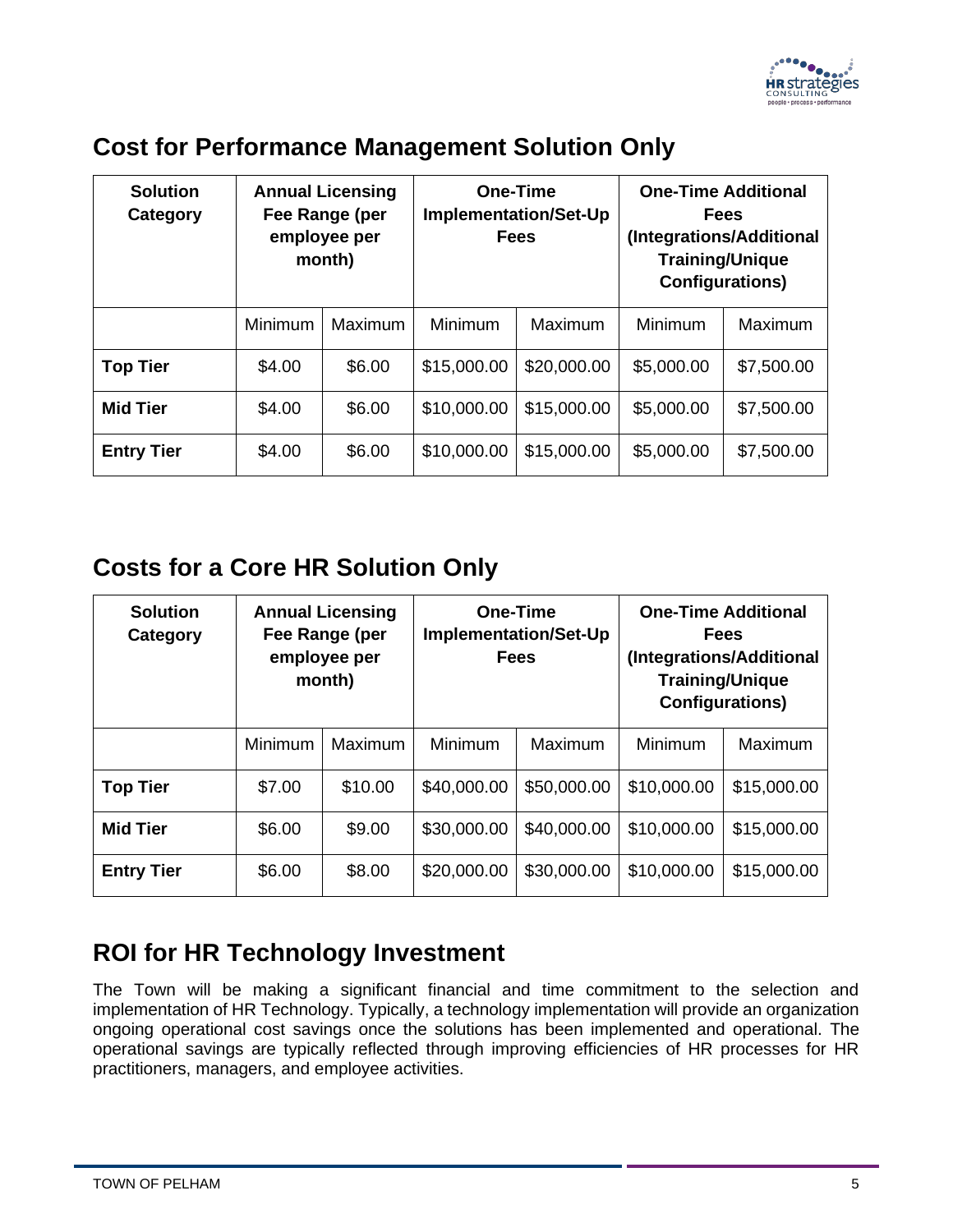

The implementation of an HRIS tool and a Performance Management tool for the Town will reduce ongoing operational costs. When factoring in the process improvements, reduction of administrative time, faster access to information, it is anticipated that the Town will realize an annual operational savings equivalent to one (1) HR FTE. Based on the salary and benefit information provided by the Town, the operational savings would be in the range of \$85,000 (\$65,000 base salary x 1.3 benefits).

### <span id="page-7-0"></span>**Costs for a combined Performance Management and Core HR Solution**

| <b>Solution</b><br>Category |         | <b>Annual Licensing</b><br>Fee Range (per<br>employee per<br>month) |             | One-Time<br><b>Implementation/Set-Up</b><br><b>Fees</b> | (Integrations/Additional<br><b>Configurations)</b> | <b>One-Time Additional</b><br><b>Fees</b><br><b>Training/Unique</b> |
|-----------------------------|---------|---------------------------------------------------------------------|-------------|---------------------------------------------------------|----------------------------------------------------|---------------------------------------------------------------------|
|                             | Minimum | Maximum                                                             | Minimum     | Maximum                                                 | Minimum                                            | Maximum                                                             |
| <b>Top Tier</b>             | \$11.00 | \$16.00                                                             | \$55,000.00 | \$70,000.00                                             | \$15,000.00                                        | \$22,500.00                                                         |
| <b>Mid Tier</b>             | \$10.00 | \$15.00                                                             | \$40,000.00 | \$55,000.00                                             | \$15,000.00                                        | \$22,500.00                                                         |
| <b>Entry Tier</b>           | \$10.00 | \$14.00                                                             | \$30,000.00 | \$45,000.00                                             | \$15,000.00                                        | \$22,500.00                                                         |

**Note: Town of Pelham may be able to negotiate some reductions in the One-Time Implementation costs should the Town decide to purchase multiple modules with a vendor.**

These estimates are based on the following assumptions:

- 1. Any solutions selected will be cloud based.
- 2. A minimum of 100 employee licenses.
- 3. Basic implementation and training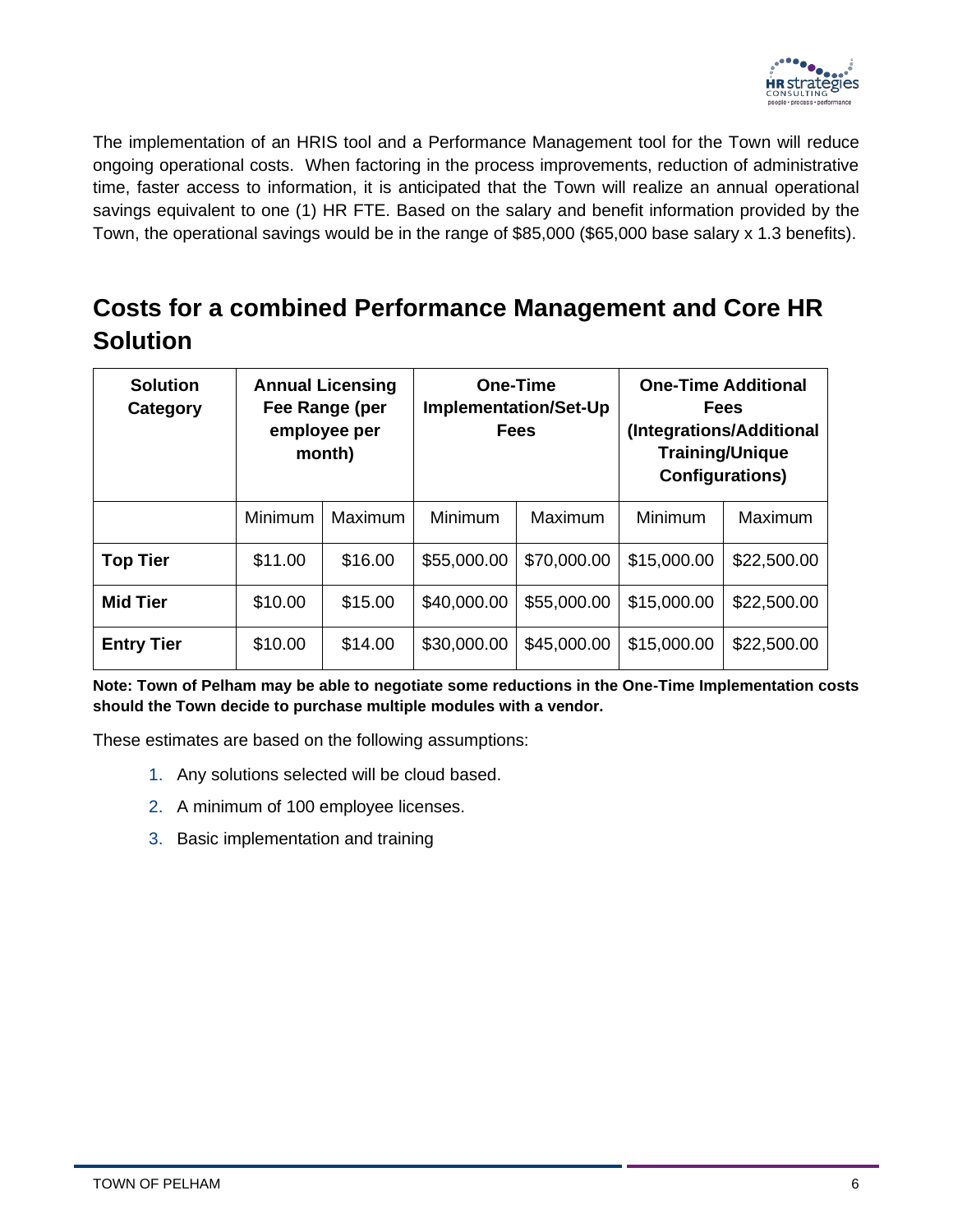

## <span id="page-8-0"></span>**APPENDIX A: SUMMARY OF FEEDBACK**

| <b>QUESTIONS</b>                                                                                                    | <b>KEY THEMES</b>                                                                                                                                                                                                                                |
|---------------------------------------------------------------------------------------------------------------------|--------------------------------------------------------------------------------------------------------------------------------------------------------------------------------------------------------------------------------------------------|
| What are the strengths of<br>the current Performance<br><b>Management process?</b>                                  | Well understand and accepted<br>Provides opportunity to receive feedback<br>$\bullet$<br>Ensures employees and<br>managers meet to<br>discuss<br>goals/expectations<br>Standard ratings                                                          |
| What are the<br>challenges/problem areas<br>with the current PM<br>process?                                         | Performance review process can create anxiety with some<br>$\bullet$<br>employees<br>Not linked to monetary recognition<br>$\bullet$<br>Administrative burden<br>Inconsistent ratings across managers<br>۰<br>Limited access to historic reviews |
| Any suggested<br>improvements you would<br>like to see?                                                             | Reduce administration burden<br>Provide training to managers on providing feedback<br>Tie to monetary recognition<br>$\bullet$<br>Implement an on-line tool<br>Use the same approach for both employees and managers                             |
| What are your thoughts on<br>the current Performance<br><b>Rating Scale?</b>                                        | 5-point scale is good<br>Could be better defined<br>Can be subjective                                                                                                                                                                            |
| What are your thoughts on<br>the current Core<br><b>Competencies?</b>                                               | Well defined and understood<br>Sometimes difficult to connect to all jobs                                                                                                                                                                        |
| How would you rate the<br>current<br><b>Goal/Accomplishment</b><br>process?                                         | 1 poor $-5$ excellent<br>Average Score: 3                                                                                                                                                                                                        |
| How would you rate the<br>effectiveness of the<br>feedback you receive<br>through the PM process?                   | 1 poor - 5 excellent<br>Average Score: 3                                                                                                                                                                                                         |
| How would you rate the<br>effectiveness of the<br>skill/professional<br>development component of<br>the PM process? | 1 poor $-5$ excellent<br>Average Score: 3                                                                                                                                                                                                        |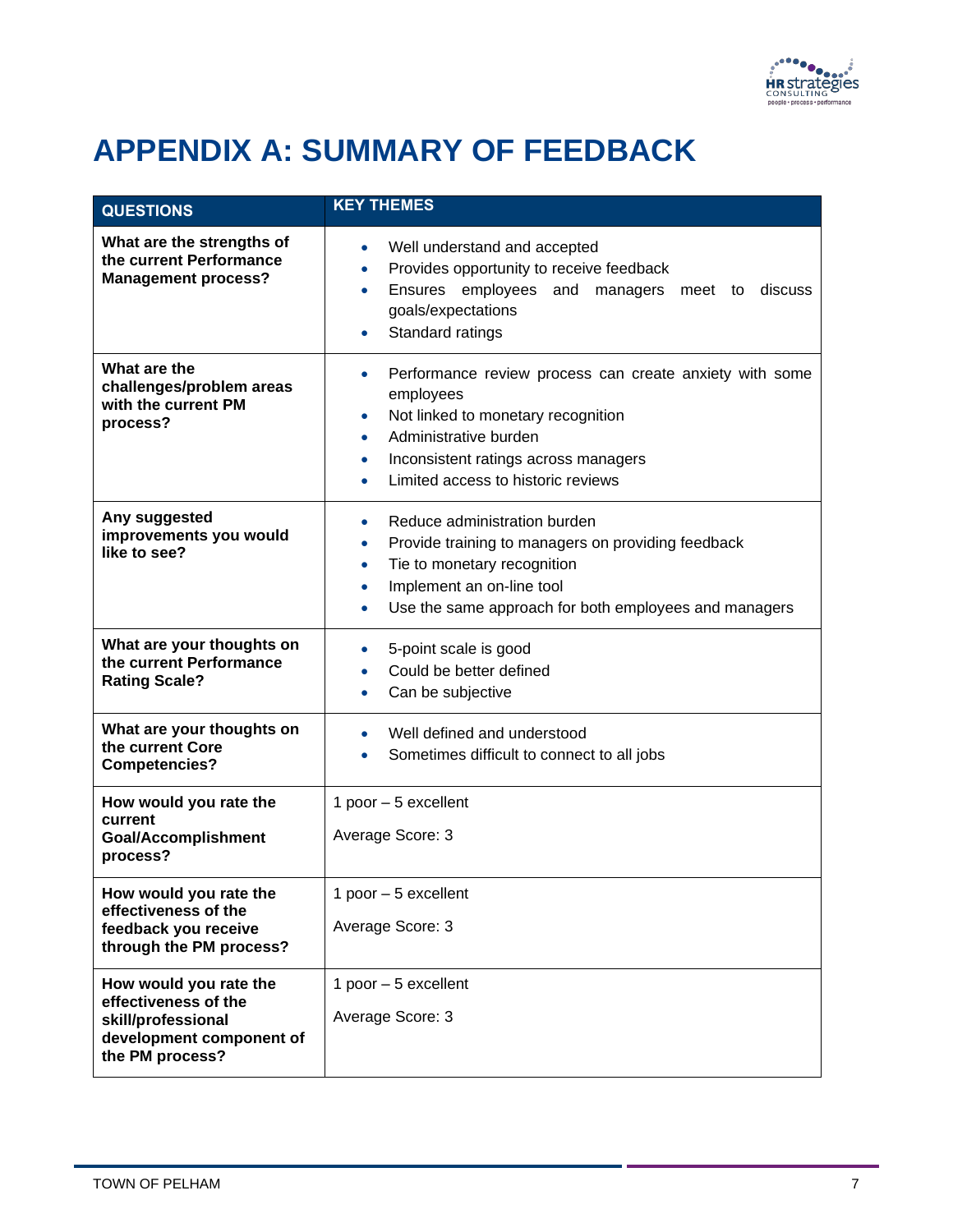

| Does the PM process<br>effectively recognize<br>different levels of<br>performance? | Overall split perspective on this question. 50% indicated the PM<br>Process did not effectively recognize different levels of performance<br>and 50% said it did.                     |
|-------------------------------------------------------------------------------------|---------------------------------------------------------------------------------------------------------------------------------------------------------------------------------------|
| Have you ever worked with<br>an electronic based<br>performance management<br>tool? | Yes<br>No<br>Majority of participants have not had exposure to an electronic<br>performance system.<br>All participants indicated that they believe the Town should implement<br>one. |
| What would you expect a PM<br>tool to be able to provide to<br>employees, managers? | Reduce administration burden<br>Easy to track and manage performance related data<br>Accessible<br>Reduce anxiety<br>Provide reports<br>Easy to understand                            |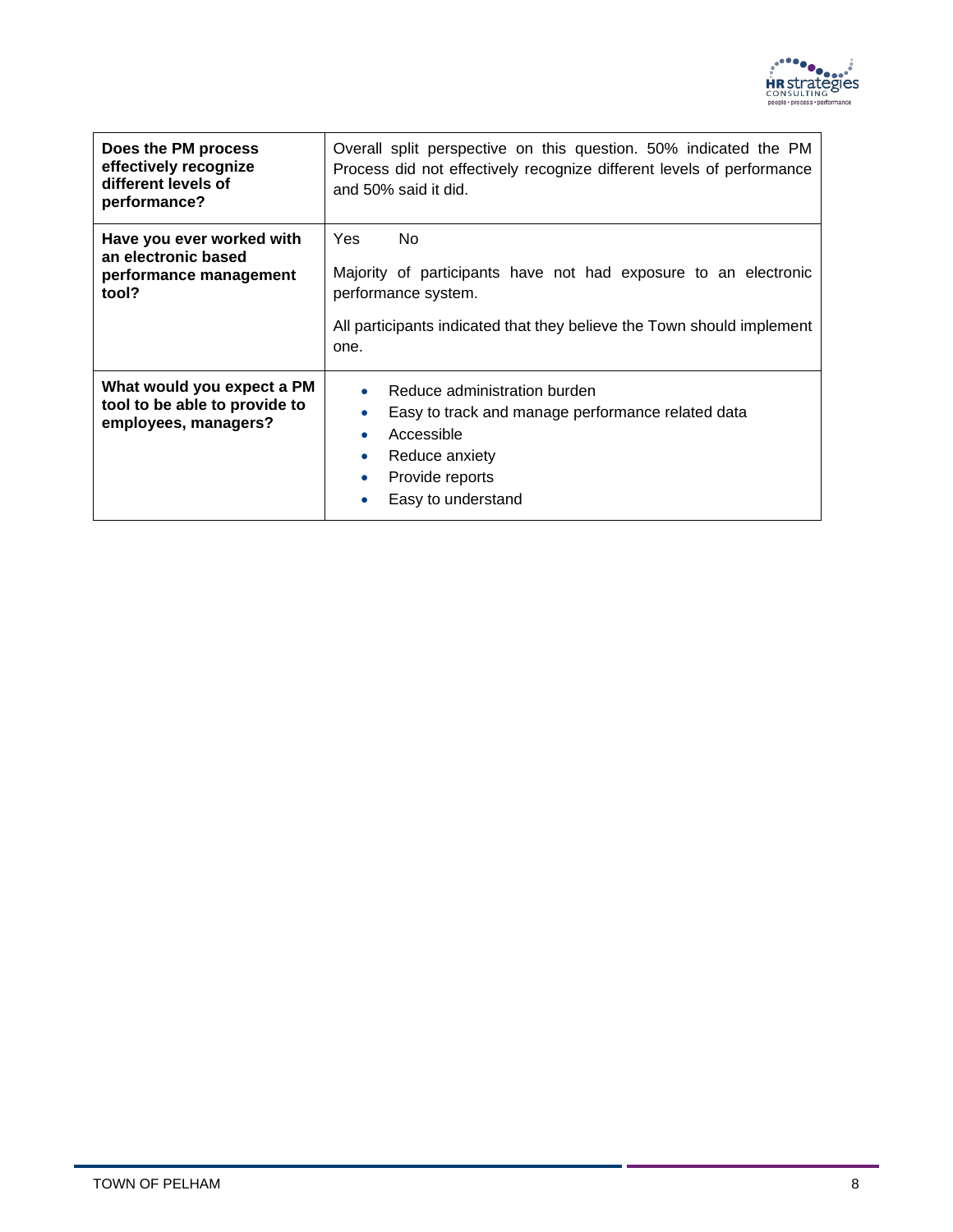

### <span id="page-10-0"></span>**APPENDIX B: TECHNOLOGY ASSESSMENT MATRIX**

|                         |                                                                        | Scoring (1 (poor) to 5 (excellent)) |                 |                |                  |  |
|-------------------------|------------------------------------------------------------------------|-------------------------------------|-----------------|----------------|------------------|--|
| <b>Factor Weighting</b> | <b>Rating Factors</b>                                                  | Hibob                               |                 | <b>SF PMGM</b> | <b>IntelliHR</b> |  |
| 20%                     | Usability                                                              |                                     | <b>Sprig HR</b> |                |                  |  |
|                         | Education/Training                                                     | 3                                   | 3               | 3              | 3                |  |
|                         | intuitive design                                                       | 4.5                                 | 4.5             | 4              | $\overline{4}$   |  |
|                         | In System Help                                                         | $\overline{4}$                      | $\overline{4}$  | 4              | 4                |  |
|                         | Support - provided by vendor                                           | 3                                   | 3               | 3              | 3                |  |
|                         | Ease of use                                                            | 4.5                                 | 4.5             | 4              | 3.5              |  |
|                         |                                                                        |                                     |                 |                |                  |  |
|                         | Score                                                                  | 3.8                                 | 3.8             | 3.6            | 3.5              |  |
| 25%                     | Functionality                                                          |                                     |                 |                |                  |  |
|                         | Meets ToPs Performance Management needs                                | 4                                   | 4               | 4              | 4                |  |
|                         | Allows for the setup & maintenance of an Orginizational Structure      |                                     |                 |                |                  |  |
|                         |                                                                        | 4                                   | 4               | 4              | 4                |  |
|                         | Allows for Email integration/functionality                             | $\overline{4}$                      | $\overline{4}$  | 4              | $\overline{4}$   |  |
|                         | Ease of accessibility to the system from various platforms (i.e. ToP's |                                     |                 |                |                  |  |
|                         | network, on the web, mobile platforms, etc.)                           | 4                                   | 4               | 4              | 4                |  |
|                         | Reporting and tracking capabilities on completed performance           |                                     |                 |                |                  |  |
|                         | reviews and summary reports by leader, department, program on          |                                     |                 |                |                  |  |
|                         | performance scores and goals/objectives. Ability to track the          |                                     |                 |                |                  |  |
|                         | progress of set goals and objectives throughout the year. Ability to   |                                     |                 |                |                  |  |
|                         | timely reporting and alerts to leaders and staff. Flexibility for both |                                     |                 |                |                  |  |
|                         | on demand and ad hoc reporting capabilities, allowing the              |                                     |                 |                |                  |  |
|                         | administrator the ability to create and customize reports. provide     |                                     |                 |                |                  |  |
|                         |                                                                        | 4                                   | 3               | 3              | 3                |  |
|                         | Role level security                                                    | 4                                   | $\overline{4}$  | 4              | 4                |  |
|                         | Score                                                                  | 6                                   | 5.75            | 5.75           | 5.75             |  |
|                         |                                                                        |                                     |                 |                |                  |  |
| 20%                     | Alignment to client Road Map                                           |                                     |                 |                |                  |  |
|                         | Ability to interface (and automate) with any HRIS, , to ensure up-to-  |                                     |                 |                |                  |  |
|                         | date employee movement and accurate reporting structure. Have          |                                     |                 |                |                  |  |
|                         | the capabilities of roll up/roll down based on organizational          |                                     |                 |                |                  |  |
|                         | hierarchy.                                                             | 5                                   | 3               | 4              | 4                |  |
|                         | Able to use office 365                                                 | $\overline{4}$                      | 3               | $\overline{2}$ | 3                |  |
|                         | Single Sign on and 2fa                                                 | $\overline{4}$                      | 3               | $\overline{2}$ | 3                |  |
|                         | Score                                                                  | 2.6                                 | 1.8             | 1.6            | $\overline{2}$   |  |
| 5%                      | Maintenance/Admin of System                                            |                                     |                 |                |                  |  |
|                         | On going updates/releases from the vendor                              | 4                                   | 4               | 4              | 4                |  |
|                         | Fictional incidents/problems                                           | $\overline{4}$                      | $\overline{4}$  | 4              | $\overline{4}$   |  |
|                         | Ability to interface with other ToPs systems                           | 4                                   | 4               | 3              | 4                |  |
|                         | Allow for multiple Admin                                               | $\overline{4}$                      | $\overline{4}$  | $\overline{4}$ | 4                |  |
|                         | Test environment                                                       |                                     |                 |                |                  |  |
|                         |                                                                        | 4                                   | 4               | 4              | 4                |  |
|                         | Score                                                                  | $\mathbf{1}$                        | $\mathbf{1}$    | 0.95           | $\mathbf{1}$     |  |
| 25%                     | Security                                                               |                                     |                 |                |                  |  |
|                         | Meets ToP's security & privacy Policies and Procedures                 | 4                                   | 4               | 4              | 4                |  |
|                         | Authentication including leveraging external authentication            |                                     |                 |                |                  |  |
|                         | services that ToP uses (i.e. LDAP as well as password management       |                                     |                 |                |                  |  |
|                         | and MFA support/integration)                                           |                                     |                 |                | 4                |  |
|                         | Audit reports                                                          | 4<br>4                              | 4<br>4          | 4<br>4         | 4                |  |
|                         |                                                                        |                                     |                 |                |                  |  |
| 100%                    | Score                                                                  | 3                                   | 3               | 3              | 3                |  |
|                         |                                                                        |                                     |                 |                |                  |  |
|                         | <b>Overall Scoring</b>                                                 | 16.4                                | 15.35           | 14.9           | 15.25            |  |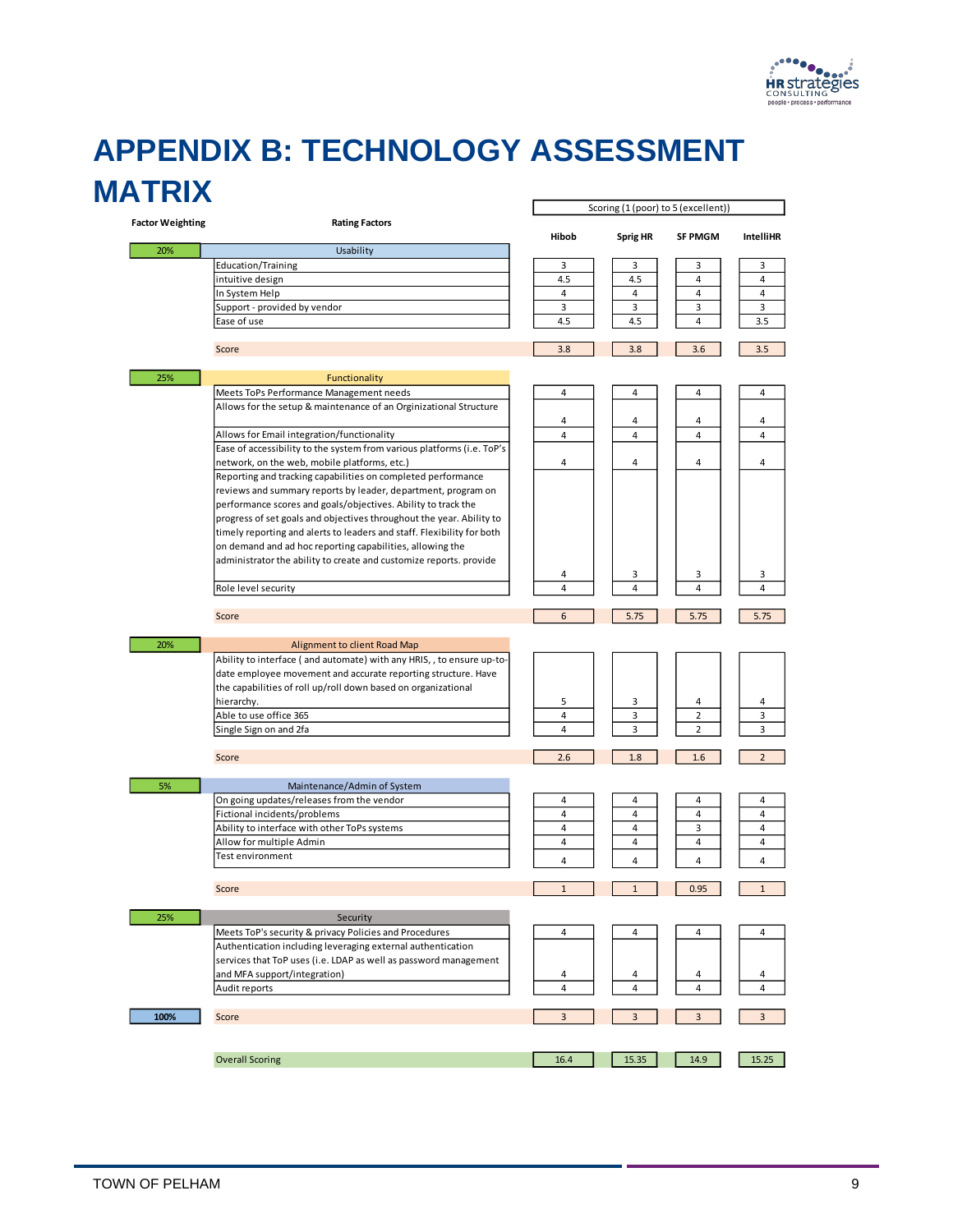

# <span id="page-11-0"></span>**APPENDIX C: HR TECHNOLOGY PRODUCT SUMMARY**

### <span id="page-11-1"></span>**SpriggHR**

SpriggHR offers a user-friendly performance management solution that incorporates 360 / Multi-Rater Feedback, goal management, performance reviews and performance development. SpriggHR is specifically built for small and medium sized business. It should be noted that SpriggHR is primarily a single module product that focuses on Performance Management, however it does provide some basic employee data tracking, vacation tracking and some basic salary administration management. SpriggHR can be integrated with any HRIS solution currently on the market.

Features:

- "What If" Scenarios
- 360 Degree Feedback
- Anonymous Feedback
- Compensation Management
- Competency Management
- Customizable Templates
- Customization
- Dashboard
- Employee Database
- Employee Profiles
- Goal Management
- Goal Setting / Tracking
- Individual Development Plans
- On-going Performance Tracking
- Organizational Charting

#### <span id="page-11-2"></span>**HiBob**

Hibob's is a full HRIS solutions product. The platform is able to manage information across the HR functional needs. The platform is module based and can provide support in areas such as employee onboarding, attendance management, to time-off tracking, benefits management, workflows, performance management, people analytics, compensation management, and integrations with leading payroll provides. The breadth of core HR functionality gives HR teams everything they need to operate efficiently. Their Performance module provides monitoring and measuring employee performance by setting goals, managing reviews and tracking results. The platform also provides for ongoing feedback through check-ins, self-assessments and peer reviews. Hibob requires an organization to implement its CoreHR module in order to implement any other modules.

Features are displayed in alphabetical order:

- 
- 360 Degree Feedback Compensation Statements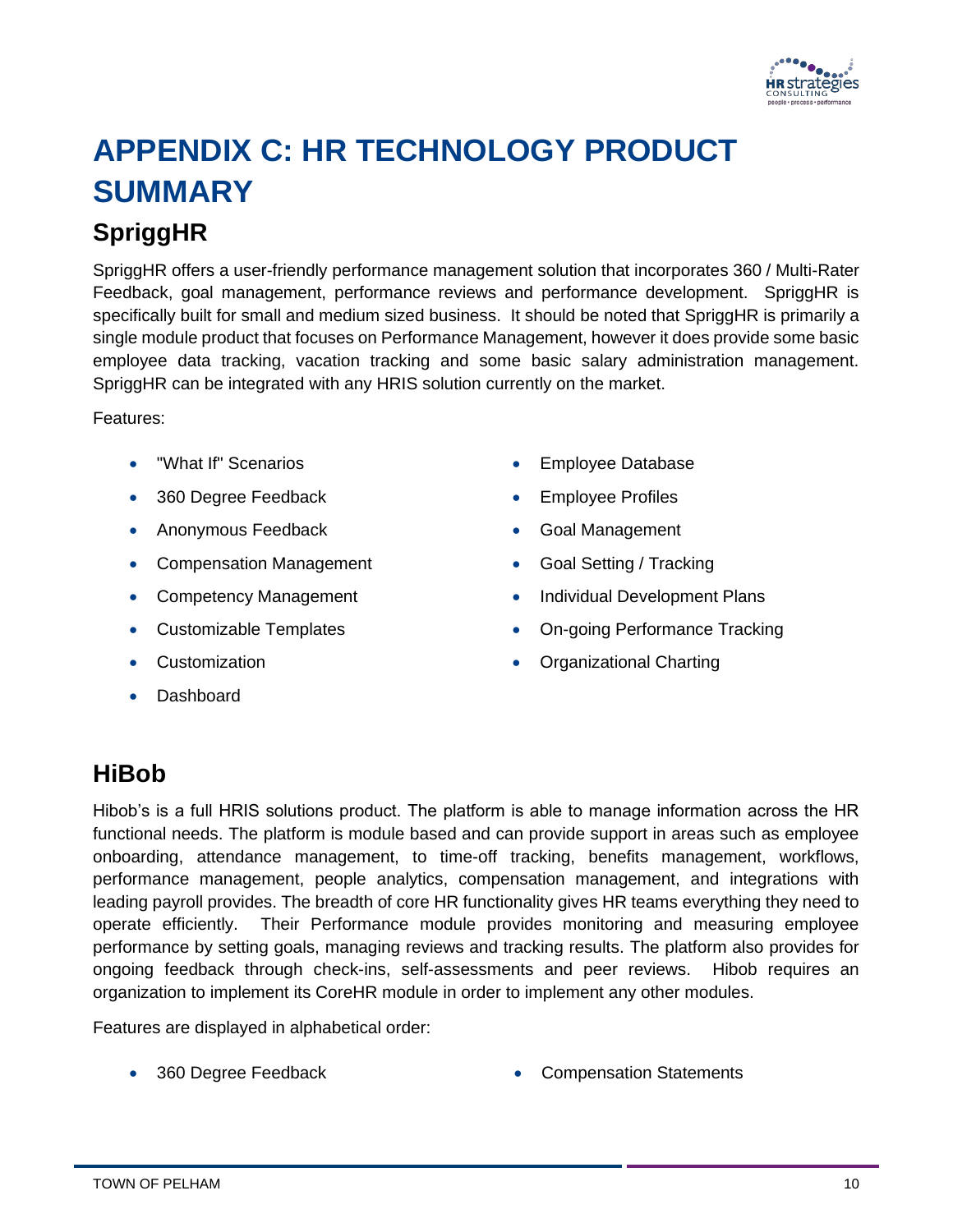

- Activity Dashboard
- Applicant Tracking
- Benefits Management
- Budgeting/Forecasting
- Collaboration Tools
- Compensation Management
- Compensation Plan Modeling
- Create Subtasks
- Customizable Templates
- Dashboard
- Deduction Management
- Document Management
- **Electronic Forms**

#### <span id="page-12-0"></span>**intelliHR**

intelliHR is full HRIS solution. It is a strategic people management platform that helps enhance performance, culture, engagement, and retention. With built-in analytics and AI, leaders can get actionable insights in real-time about their people and organization. intelliHR is a module-based solution which can support Core HR, HR analytics, Compliance, Performance, Onboarding, Employee Engagement, and HR Analytics. intelliHR requires an organization to implement its Employee Engagement (Core HR) module prior to implementing any other module.

Features:

- 360 Degree Feedback
- AI/Machine Learning
- Benchmarking
- Budgeting/Forecasting
- Compensation Management
- Contractor Management
- Customizable Templates
- Customization
- Dashboard
- Data Analysis Tools
- Data Discovery
- Document Management
- Electronic Forms
- Electronic Signature
- Employee Database

#### <span id="page-12-1"></span>**SAP SuccessFactors PM/GM**

SAP SuccessFactors is a modular enterprise solution. SuccessFactors has solutions for Core HR, Recruitment, Onboarding, Performance Management, Succession Planning, Career Development, Learning Management. The Performance & Goals module allows an employer to align organizational strategy and goals, with employee goals and behaviors. SF PMGM module allows the development, management and tracking of goals, regular check-in meetings, multiple performance review cycles,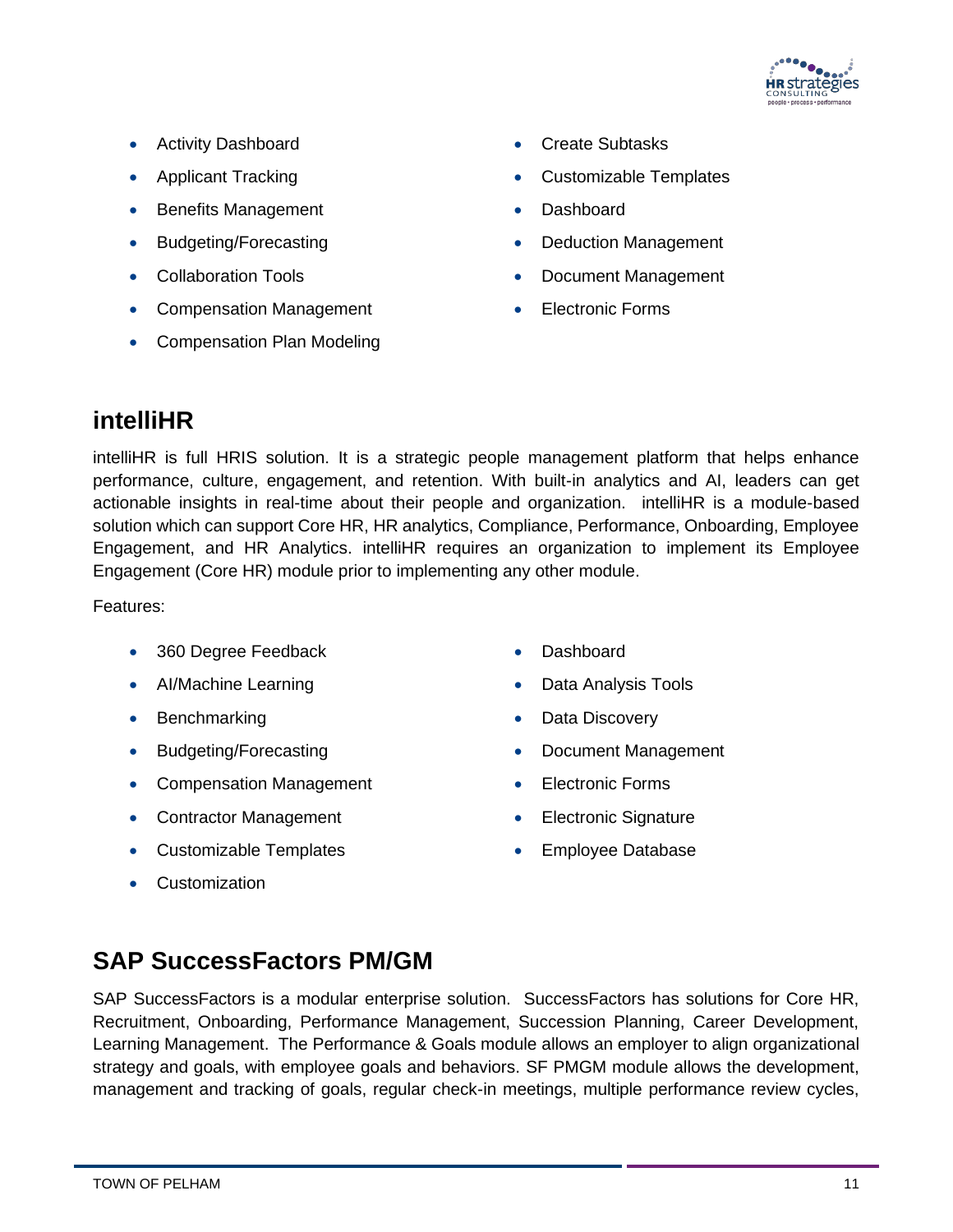

multi-rater feedback, talent management calibration as well as employee development and learning. SF PMGM can be implemented as a stand-alone module. The module does provide for the tracking a basic employee data.

Features:

- Activates and achievement tracking
- Continuous coaching and feedback
- Mobile goal management
- Goal Sharing
- 360-dgree reviews and feedback
- Writing assistant and coaching advisor
- Legal Scanning
- Calibration
- Employee Database
- Employee Profiles
- Goal Management
- Setting / Tracking
- On-going Performance Tracking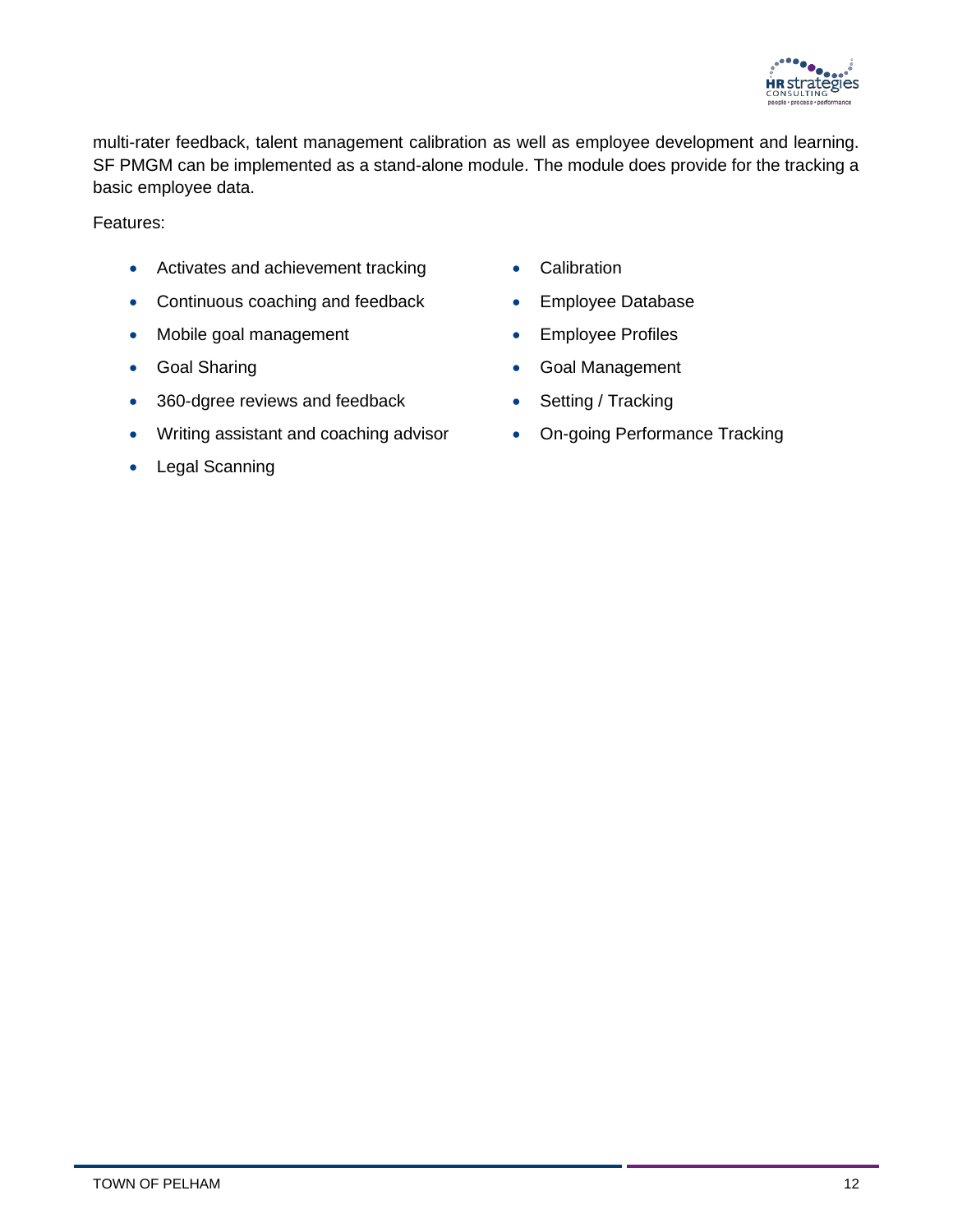

## <span id="page-14-0"></span>**APPENDIX D: HR TECHNOLOGY TERMINOLOGY**

#### **Core HR Software**

Core HR (core human resources) is an umbrella term that means the basic functions of an HR department; the basic data captured about employees; and the software used to manage basic HR processes.



Although functions vary from vendor to vendor and specific software, core HR platforms typically store basic information about an organization's employees in a centralized database. The database contains personally identifiable information (PII) such as employee addresses, birth dates, job information, benefit information, job location, etc.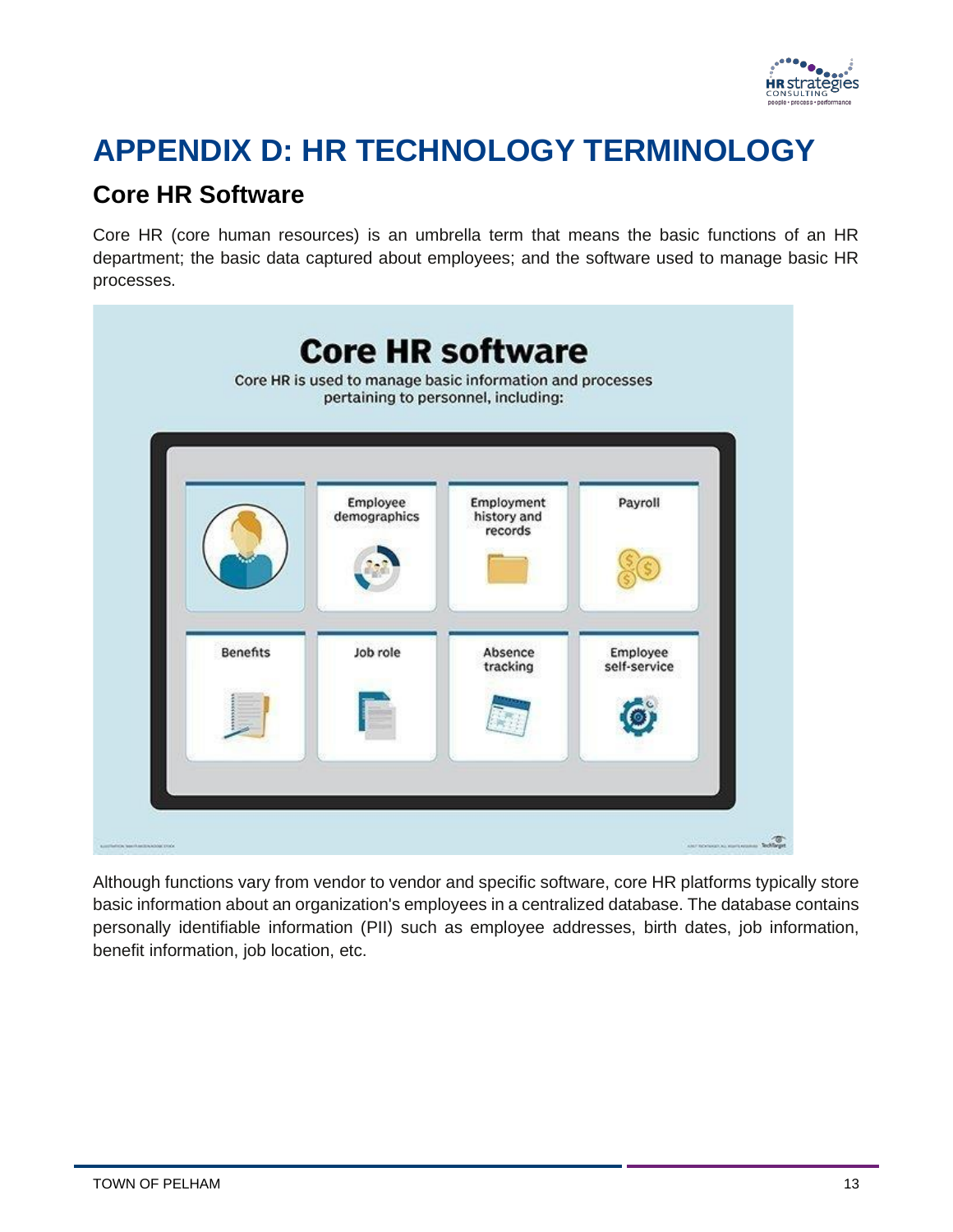

### **Human Resources Information System (HRIS)**

HRIS stands for Human Resources Information System. The HRIS is a system that is used to collect and store data on an organization's employees.

In most cases, an HRIS encompasses the basic functionalities needed for end-to-end Human Resources Management (HRM). It is a system for recruitment, performance management, learning & development, and more.

An HRIS is also known as HRIS software. This is a bit confusing as it implies that different systems can have different software running on them. However, this is not the case. The HRIS is, in essence, an HR software package.

The HRIS can either run on the company's own technical infrastructure, or, more common nowadays, be cloud-based. This means that the HR software is running outside of the company's premises, making it much easier to update.

#### **Performance Management Technology/System**

A performance management system tracks the performance of employees in a manner that is consistent and measurable. The system relies on a combination of technologies and methodologies to ensure people across the organization are aligned with – and contributing to – the strategic objectives of the business.

HR technology is one of the keys on modern human resources management. It is significant in every HR area including performance management. Technology in performance [management](http://hr-management-slides.com/) is brought by the use of computers, networks, specific apps, and mobile technology to help performance management processing. The result is improvement in efficiency and output of performance management system.

**Technology in performance management** could make big different in the process, implementation, cost, and appraisal. The benefits are including:

- Technology simplifies the evaluation process. With technology, evaluation process could be done in simple system that will reduce time for the managers and related parties to deal with administrative aspects
- With technology, managers will easily monitor performance and keep tracks the measures, objectives, and achievements. Even it is possible to do the monitoring from distance with the use of network and mobile technology.
- Collecting and broadcasting information is now very easy with the use of technology. Managers could easily gather information from variety of sources, including individual job, surveys, and supervisory information. Information is also easily spread to related parties so everybody could get sufficient information. It will increase employee's satisfaction and reduce the potency of misunderstanding because they get actual information from trustable source.
- Technology is also useful in the creation of analysis and reports. It will help to calculate evaluation scores and show it in the reports. In addition, the system may generate